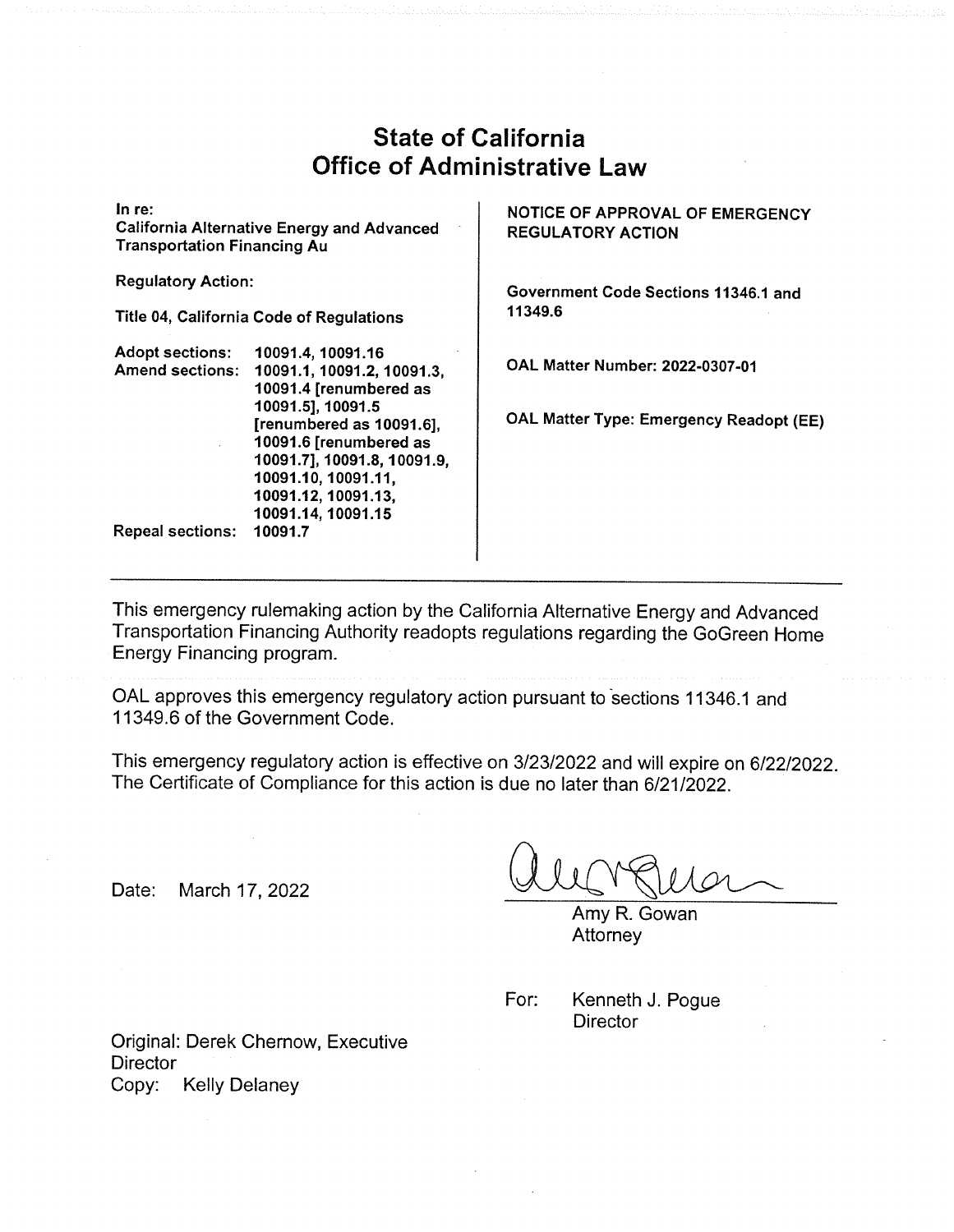$\label{eq:2.1} \frac{1}{\sqrt{2}}\int_{\mathbb{R}^3}\frac{1}{\sqrt{2}}\left(\frac{1}{\sqrt{2}}\right)^2\frac{1}{\sqrt{2}}\left(\frac{1}{\sqrt{2}}\right)^2\frac{1}{\sqrt{2}}\left(\frac{1}{\sqrt{2}}\right)^2\frac{1}{\sqrt{2}}\left(\frac{1}{\sqrt{2}}\right)^2\frac{1}{\sqrt{2}}\left(\frac{1}{\sqrt{2}}\right)^2\frac{1}{\sqrt{2}}\frac{1}{\sqrt{2}}\frac{1}{\sqrt{2}}\frac{1}{\sqrt{2}}\frac{1}{\sqrt{2}}\frac{1}{\sqrt{2}}$ 

 $\label{eq:2.1} \frac{1}{\sqrt{2\pi}}\int_{\mathbb{R}^3}\frac{1}{\sqrt{2\pi}}\int_{\mathbb{R}^3}\frac{1}{\sqrt{2\pi}}\int_{\mathbb{R}^3}\frac{1}{\sqrt{2\pi}}\int_{\mathbb{R}^3}\frac{1}{\sqrt{2\pi}}\int_{\mathbb{R}^3}\frac{1}{\sqrt{2\pi}}\int_{\mathbb{R}^3}\frac{1}{\sqrt{2\pi}}\int_{\mathbb{R}^3}\frac{1}{\sqrt{2\pi}}\int_{\mathbb{R}^3}\frac{1}{\sqrt{2\pi}}\int_{\mathbb{R}^3}\frac{1$  $\label{eq:2.1} \frac{1}{\sqrt{2\pi}}\int_{0}^{\infty}\frac{1}{\sqrt{2\pi}}\left(\frac{1}{\sqrt{2\pi}}\right)^{2\alpha} \frac{1}{\sqrt{2\pi}}\int_{0}^{\infty}\frac{1}{\sqrt{2\pi}}\left(\frac{1}{\sqrt{2\pi}}\right)^{\alpha} \frac{1}{\sqrt{2\pi}}\frac{1}{\sqrt{2\pi}}\int_{0}^{\infty}\frac{1}{\sqrt{2\pi}}\frac{1}{\sqrt{2\pi}}\frac{1}{\sqrt{2\pi}}\frac{1}{\sqrt{2\pi}}\frac{1}{\sqrt{2\pi}}\frac{1}{\sqrt{2\$ 

 $\label{eq:2.1} \frac{1}{\sqrt{2\pi}}\int_{\mathbb{R}^3}\frac{1}{\sqrt{2\pi}}\int_{\mathbb{R}^3}\frac{1}{\sqrt{2\pi}}\int_{\mathbb{R}^3}\frac{1}{\sqrt{2\pi}}\int_{\mathbb{R}^3}\frac{1}{\sqrt{2\pi}}\int_{\mathbb{R}^3}\frac{1}{\sqrt{2\pi}}\int_{\mathbb{R}^3}\frac{1}{\sqrt{2\pi}}\int_{\mathbb{R}^3}\frac{1}{\sqrt{2\pi}}\int_{\mathbb{R}^3}\frac{1}{\sqrt{2\pi}}\int_{\mathbb{R}^3}\frac{1$ 

 $\label{eq:1} \hat{h}_{\rm{eff}} = \frac{1}{2} \sum_{i=1}^{N} \hat{h}_{\rm{eff}} \hat{h}_{\rm{eff}}$  $\label{eq:2.1} \frac{1}{\sqrt{2}}\sum_{i=1}^n\frac{1}{\sqrt{2}}\sum_{j=1}^n\frac{1}{\sqrt{2}}\sum_{j=1}^n\frac{1}{\sqrt{2}}\sum_{j=1}^n\frac{1}{\sqrt{2}}\sum_{j=1}^n\frac{1}{\sqrt{2}}\sum_{j=1}^n\frac{1}{\sqrt{2}}\sum_{j=1}^n\frac{1}{\sqrt{2}}\sum_{j=1}^n\frac{1}{\sqrt{2}}\sum_{j=1}^n\frac{1}{\sqrt{2}}\sum_{j=1}^n\frac{1}{\sqrt{2}}\sum_{j=1}^n\frac$  $\label{eq:2.1} \begin{split} \mathcal{L}_{\text{max}}(\mathbf{r},\mathbf{r}) = \mathcal{L}_{\text{max}}(\mathbf{r},\mathbf{r}) \mathcal{L}_{\text{max}}(\mathbf{r},\mathbf{r}) \mathcal{L}_{\text{max}}(\mathbf{r},\mathbf{r}) \mathcal{L}_{\text{max}}(\mathbf{r},\mathbf{r}) \mathcal{L}_{\text{max}}(\mathbf{r},\mathbf{r},\mathbf{r}) \mathcal{L}_{\text{max}}(\mathbf{r},\mathbf{r},\mathbf{r}) \mathcal{L}_{\text{max}}(\mathbf{r},\mathbf{r},\mathbf{r},\mathbf$  $\label{eq:2.1} \frac{1}{\sqrt{2}}\int_{0}^{\infty}\frac{dx}{\sqrt{2\pi}}\,dx\leq \frac{1}{2}\int_{0}^{\infty}\frac{dx}{\sqrt{2\pi}}\,dx$ 

 $\frac{1}{2} \frac{1}{2} \frac{1}{2}$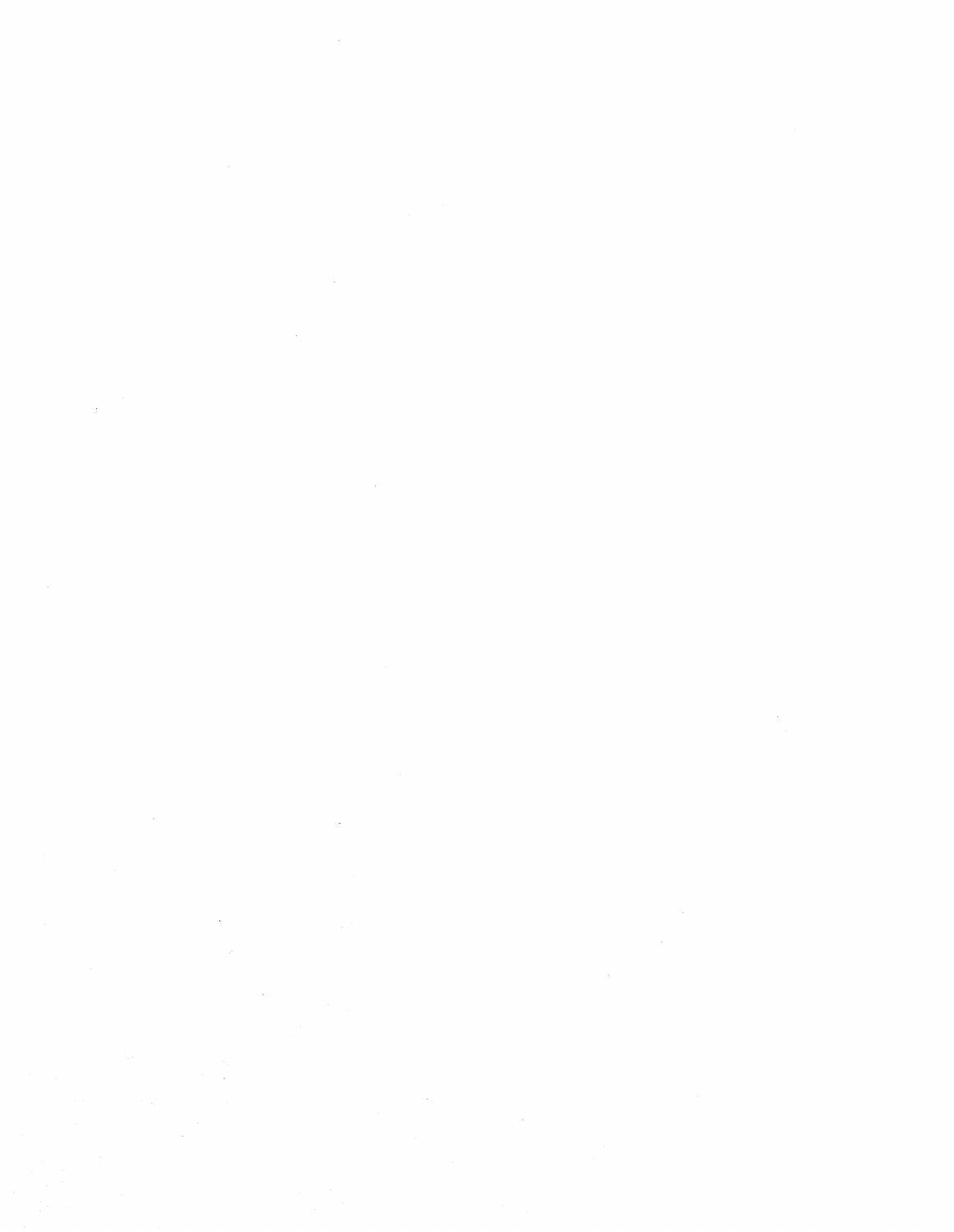|                                                                                                                                                                                                                                                                                                                                                                                                          | STATE OF CALIFORNIA-OFFICE OF ADMINISTRATIVE                                                                                                                                                                                                                   |                                           | EMERGENCY                                                                        | For use by Secretary of State only                                                                                                                                           |
|----------------------------------------------------------------------------------------------------------------------------------------------------------------------------------------------------------------------------------------------------------------------------------------------------------------------------------------------------------------------------------------------------------|----------------------------------------------------------------------------------------------------------------------------------------------------------------------------------------------------------------------------------------------------------------|-------------------------------------------|----------------------------------------------------------------------------------|------------------------------------------------------------------------------------------------------------------------------------------------------------------------------|
| <b>NOTICE PUBLICATION/REGULATIONS SUBMISSION</b>                                                                                                                                                                                                                                                                                                                                                         |                                                                                                                                                                                                                                                                |                                           |                                                                                  |                                                                                                                                                                              |
| STD. 400 (REV. 10/2019)<br>NOTICE FILE NUMBER<br><b>OAL FILE</b><br><b>NUMBERS</b><br>$Z-$                                                                                                                                                                                                                                                                                                               |                                                                                                                                                                                                                                                                | REGULATORY ACTION NUMBER 22               | <b>A</b> BGUCYNUMBER                                                             |                                                                                                                                                                              |
|                                                                                                                                                                                                                                                                                                                                                                                                          | For use by Office of Administrative Law (OAL) only                                                                                                                                                                                                             |                                           |                                                                                  |                                                                                                                                                                              |
|                                                                                                                                                                                                                                                                                                                                                                                                          |                                                                                                                                                                                                                                                                |                                           | <b>OFFICE OF ADMIN. LAW</b>                                                      | ENDORSED - FILED<br>in the office of the Secretary of State<br>of the State of California                                                                                    |
|                                                                                                                                                                                                                                                                                                                                                                                                          |                                                                                                                                                                                                                                                                |                                           | 2022 MAR 7 PM2:34                                                                | MAR 17 2022                                                                                                                                                                  |
|                                                                                                                                                                                                                                                                                                                                                                                                          |                                                                                                                                                                                                                                                                |                                           |                                                                                  | $-43$ $8h$                                                                                                                                                                   |
| <b>NOTICE</b>                                                                                                                                                                                                                                                                                                                                                                                            |                                                                                                                                                                                                                                                                |                                           |                                                                                  |                                                                                                                                                                              |
| <b>AGENCY WITH RULEMAKING AUTHORITY</b><br>California Alternative Energy and Advanced Transportation Financing Authority (CAEATFA)                                                                                                                                                                                                                                                                       |                                                                                                                                                                                                                                                                |                                           | <b>REGULATIONS</b>                                                               | AGENCY FILE NUMBER (If any)                                                                                                                                                  |
|                                                                                                                                                                                                                                                                                                                                                                                                          |                                                                                                                                                                                                                                                                |                                           |                                                                                  |                                                                                                                                                                              |
| A. PUBLICATION OF NOTICE (Complete for publication in Notice Register)<br>1. SUBJECT OF NOTICE                                                                                                                                                                                                                                                                                                           |                                                                                                                                                                                                                                                                | TITLE(S)                                  | <b>FIRST SECTION AFFECTED</b>                                                    |                                                                                                                                                                              |
|                                                                                                                                                                                                                                                                                                                                                                                                          |                                                                                                                                                                                                                                                                |                                           |                                                                                  | 2. REQUESTED PUBLICATION DATE                                                                                                                                                |
| 3. NOTICE TYPE<br>Notice re Proposed<br>Other<br><b>Regulatory Action</b>                                                                                                                                                                                                                                                                                                                                | 4. AGENCY CONTACT PERSON                                                                                                                                                                                                                                       |                                           | <b>TELEPHONE NUMBER</b>                                                          | FAX NUMBER (Optional)                                                                                                                                                        |
| <b>ACTION ON PROPOSED NOTICE</b><br><b>OAL USE</b><br>Approved as<br><b>ONLY</b><br>Submitted                                                                                                                                                                                                                                                                                                            | Approved as<br>Modified                                                                                                                                                                                                                                        | Disapproved/<br>Withdrawn                 | <b>NOTICE REGISTER NUMBER</b>                                                    | <b>PUBLICATION DATE</b>                                                                                                                                                      |
| B. SUBMISSION OF REGULATIONS (Complete when submitting regulations)                                                                                                                                                                                                                                                                                                                                      |                                                                                                                                                                                                                                                                |                                           |                                                                                  |                                                                                                                                                                              |
| 1a. SUBJECT OF REGULATION(S)                                                                                                                                                                                                                                                                                                                                                                             |                                                                                                                                                                                                                                                                |                                           |                                                                                  | 1b. ALL PREVIOUS RELATED OAL REGULATORY ACTION NUMBER(S) GUILCY AND                                                                                                          |
| GoGreen Home Energy Financing<br>2. SPECIFY CALIFORNIA CODE OF REGULATIONS TITLE(S) AND SECTION(S) (including title 26, if toxics related)                                                                                                                                                                                                                                                               |                                                                                                                                                                                                                                                                |                                           | 2021-0513-01E, 2024-0811-02N                                                     | request                                                                                                                                                                      |
| (List all section number(s)<br>individually. Attach<br>additional sheet if needed.)<br>TITLE(S)                                                                                                                                                                                                                                                                                                          | 0091.4<br>AMEND<br>(See attachment)<br><b>REPEAL</b>                                                                                                                                                                                                           | 11.10001.1                                | per agency.<br>request<br>crec                                                   |                                                                                                                                                                              |
| 3. TYPE OF FILING                                                                                                                                                                                                                                                                                                                                                                                        | 00011.7                                                                                                                                                                                                                                                        |                                           |                                                                                  |                                                                                                                                                                              |
| Regular Rulemaking (Gov.<br>Code §11346)<br>Resubmittal of disapproved<br>or withdrawn nonemergency<br>filing (Gov. Code §§11349.3,<br>11349.4)                                                                                                                                                                                                                                                          | Certificate of Compliance: The agency officer named<br>below certifies that this agency complied with the<br>provisions of Gov. Code §§11346.2-11347.3 either<br>before the emergency regulation was adopted or<br>within the time period required by statute. |                                           | <b>Emergency Readopt</b><br>$\times$<br>(Gov. Code, §11346.1(h))<br>File & Print | <b>Changes Without</b><br>Regulatory Effect (Cal.<br>Code Regs., title 1, §100)<br>Print Only                                                                                |
| Emergency (Gov. Code,<br>\$11346.1(b)                                                                                                                                                                                                                                                                                                                                                                    | Resubmittal of disapproved or withdrawn<br>emergency filing (Gov. Code, §11346.1)                                                                                                                                                                              |                                           | Other (Specify)                                                                  |                                                                                                                                                                              |
|                                                                                                                                                                                                                                                                                                                                                                                                          |                                                                                                                                                                                                                                                                |                                           |                                                                                  | 4. ALL BEGINNING AND ENDING DATES OF AVAILABILITY OF MODIFIED REGULATIONS AND/OR MATERIAL ADDED TO THE RULEMAKING FILE (Cal. Code Regs. title 1, §44 and Gov. Code §11347.1) |
| 5. EFFECTIVE DATE OF CHANGES (Gov. Code, §§ 11343.4, 11346.1(d); Cal. Code Regs., title 1, §100)<br>Effective January 1, April 1, July 1, or<br>October 1 (Gov. Code §11343.4(a))                                                                                                                                                                                                                        | Effective on filing with<br>Secretary of State                                                                                                                                                                                                                 | <b>Regulatory Effect</b>                  | ן 2100 Changes Without ךֲרובּ Effective other<br>(Specify)                       | per agency Cry<br>123/2022<br>request                                                                                                                                        |
| 6. CHECK IF THESE REGULATIONS REQUIRE NOTICE TO, OR REVIEW, CONSULTATION, APPROVAL OR CONCURRENCE BY, ANOTHER AGENCY OR ENTITY<br>Department of Finance (Form STD. 399) (SAM §6660)<br>Other (Specify)                                                                                                                                                                                                   |                                                                                                                                                                                                                                                                |                                           | Fair Political Practices Commission                                              | <b>State Fire Marshal</b>                                                                                                                                                    |
|                                                                                                                                                                                                                                                                                                                                                                                                          |                                                                                                                                                                                                                                                                | <b>TELEPHONE NUMBER</b><br>(916) 651-5581 | FAX NUMBER (Optional)                                                            | E-MAIL ADDRESS (Optional)                                                                                                                                                    |
|                                                                                                                                                                                                                                                                                                                                                                                                          |                                                                                                                                                                                                                                                                |                                           |                                                                                  | kelly.delaney@treasurer.ca.gov<br>For use by Office of Administrative Law (OAL) only                                                                                         |
|                                                                                                                                                                                                                                                                                                                                                                                                          |                                                                                                                                                                                                                                                                |                                           |                                                                                  |                                                                                                                                                                              |
| 7. CONTACT PERSON<br><b>Kelly Delaney</b><br>8. I certify that the attached copy of the regulation(s) is a true and correct copy<br>of the regulation(s) identified on this form, that the information specified on this form<br>is true and correct, and that I am the head of the agency taking this action,<br>or a designee of the head of the agency, and am authorized to make this certification. |                                                                                                                                                                                                                                                                |                                           |                                                                                  | ENDORSED APPROVED                                                                                                                                                            |
| SIGNATURE OF AGENCY HEAD OR DESIGNEE<br>Derek Chernow                                                                                                                                                                                                                                                                                                                                                    | Digitally signed by Derek Chernow<br>Date: 2022.03.03 16:27:26 -08'00'                                                                                                                                                                                         | DATE<br>3/3/22                            |                                                                                  | <b>MAR 17 2022</b>                                                                                                                                                           |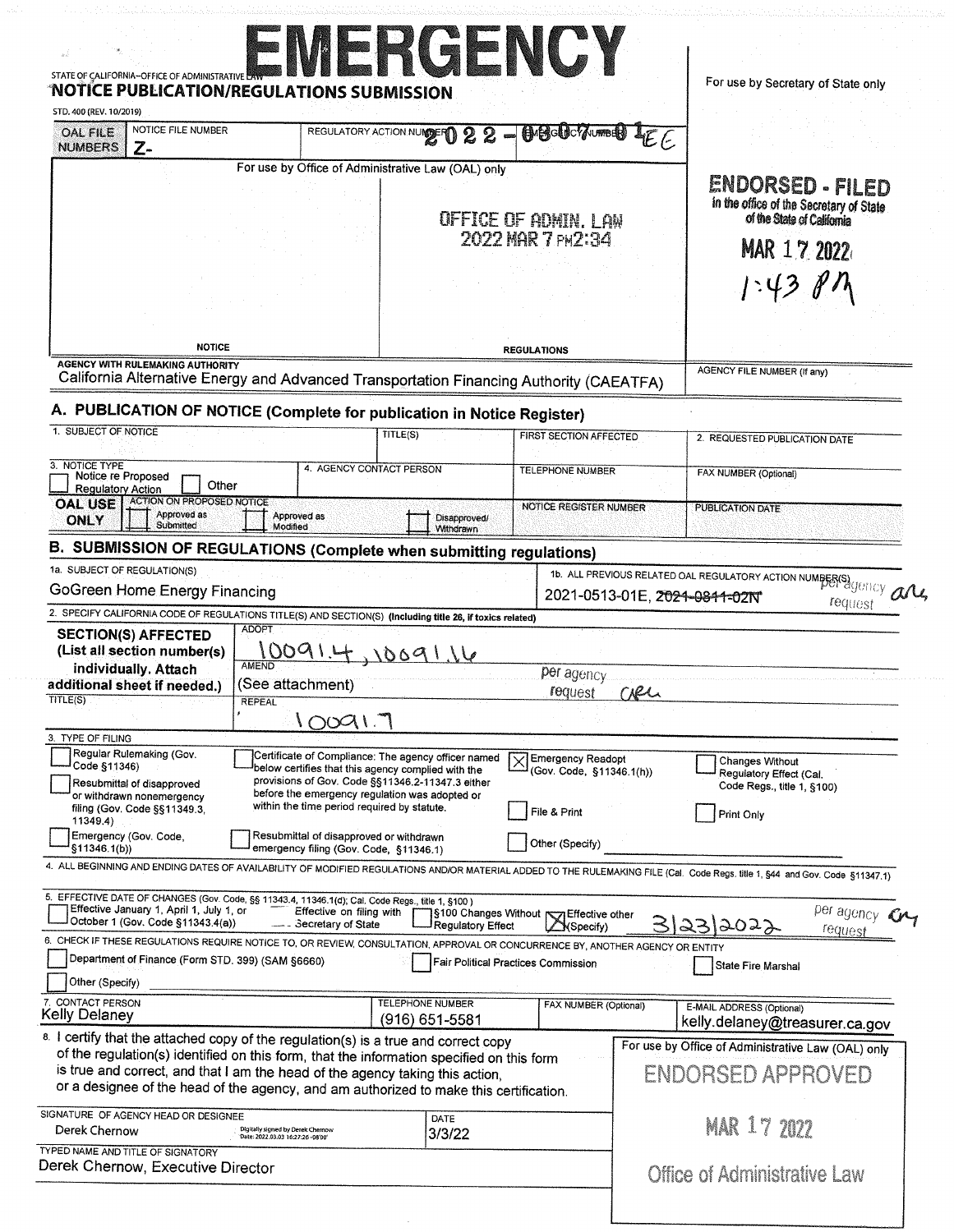$\mathcal{N}^k_{\mathcal{N}}$  and  $\mathcal{N}^k_{\mathcal{N}}$ 

NE TI NA

u Ş

**CENOPPRA CERARDOMÍS** 

**SSOR YN ANA** 

**KA** (1995) mengandi<br>Perang Panah

1 - ネスズブ

Office of Administrative Law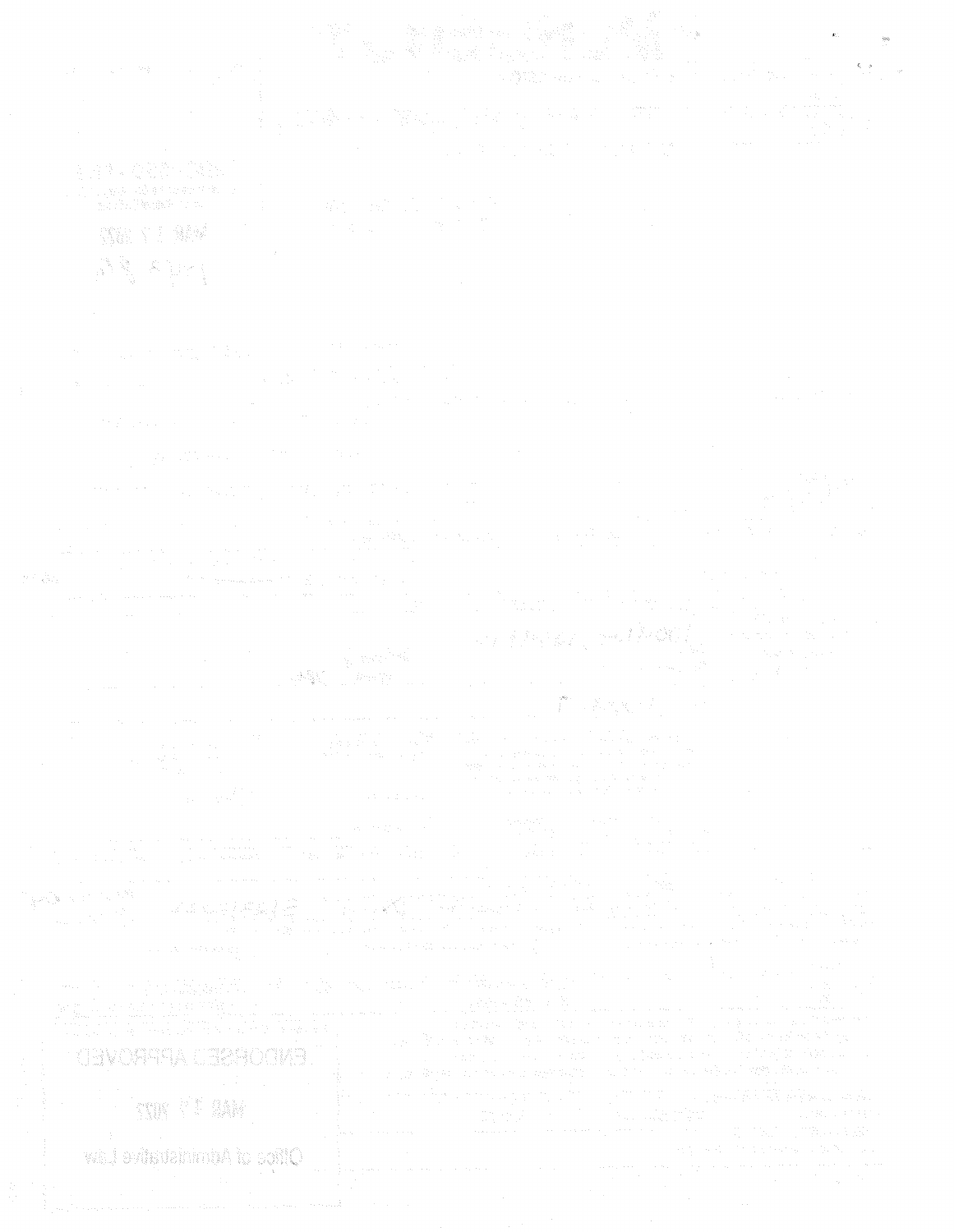# ATTACHMENT TO FORM 400

California Alternative Energy and Advanced Transportation Financing Authority Article S, Division 13, Title 4

#### Sections to be Amended

T:'

10091.1; 10091.2; 100913; 10091.4 [renumbered as 10491.SJ; 10091.5 [renumbered as 10091.6]; 10061.6 [renumbered as 10091.7]; 10091.8; 10091.9; 10091.10; 10091.11; 10091.12; 10091.13; 10091.14; 10091.15.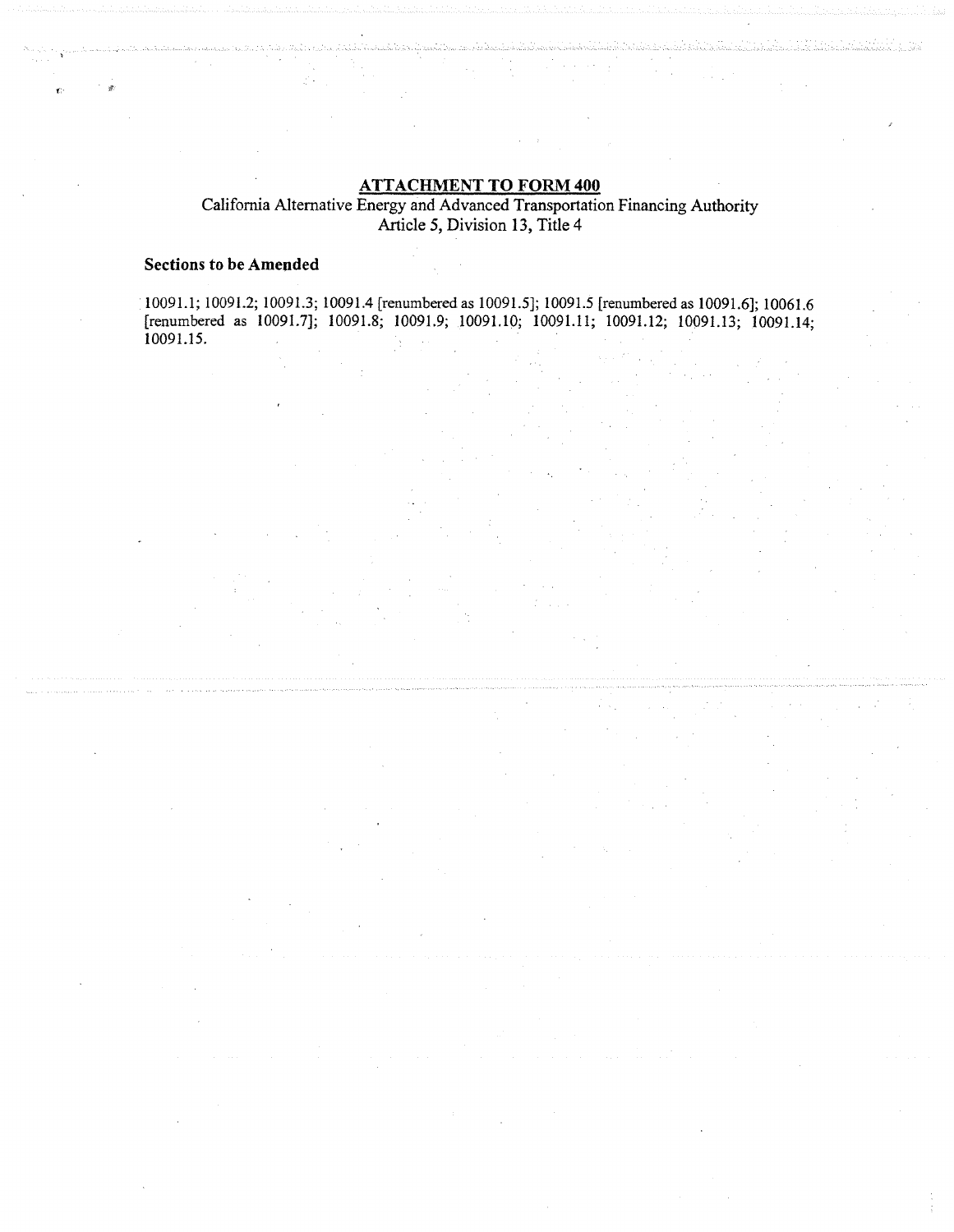$\hat{\mathcal{A}}$  $\sim$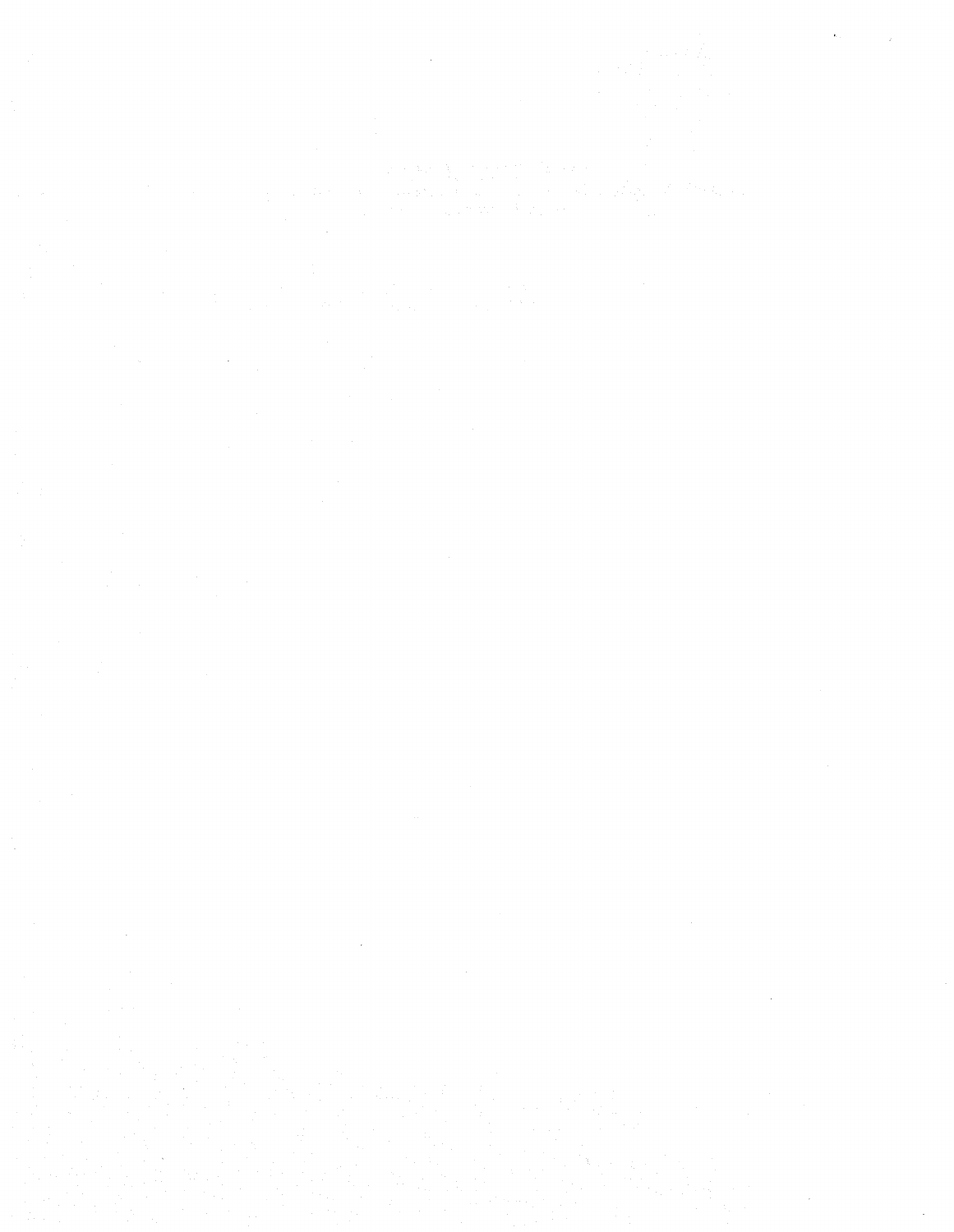## CALIFORNIA CODE OF REGULATIONS Title 4. Business Regulations Division 13. California Alternative Energy and Advanced Transportation Financing Authority

# Article 5. GoGreen Home Energy Financing Program

### EFFECTIVE AUGUST 25, 2021

#### Table of Contents

| §10091.2. Eligible Financial Institution and Eligible Finance Lender Applications to Participate.6 |      |
|----------------------------------------------------------------------------------------------------|------|
|                                                                                                    |      |
|                                                                                                    |      |
|                                                                                                    |      |
|                                                                                                    |      |
|                                                                                                    |      |
|                                                                                                    |      |
|                                                                                                    |      |
|                                                                                                    |      |
|                                                                                                    |      |
|                                                                                                    |      |
|                                                                                                    | .354 |
|                                                                                                    | .365 |
| §10091.15. California Hub for Energy Efficiency Financing Privacy Rights Disclosure                | .376 |
|                                                                                                    | .387 |
|                                                                                                    |      |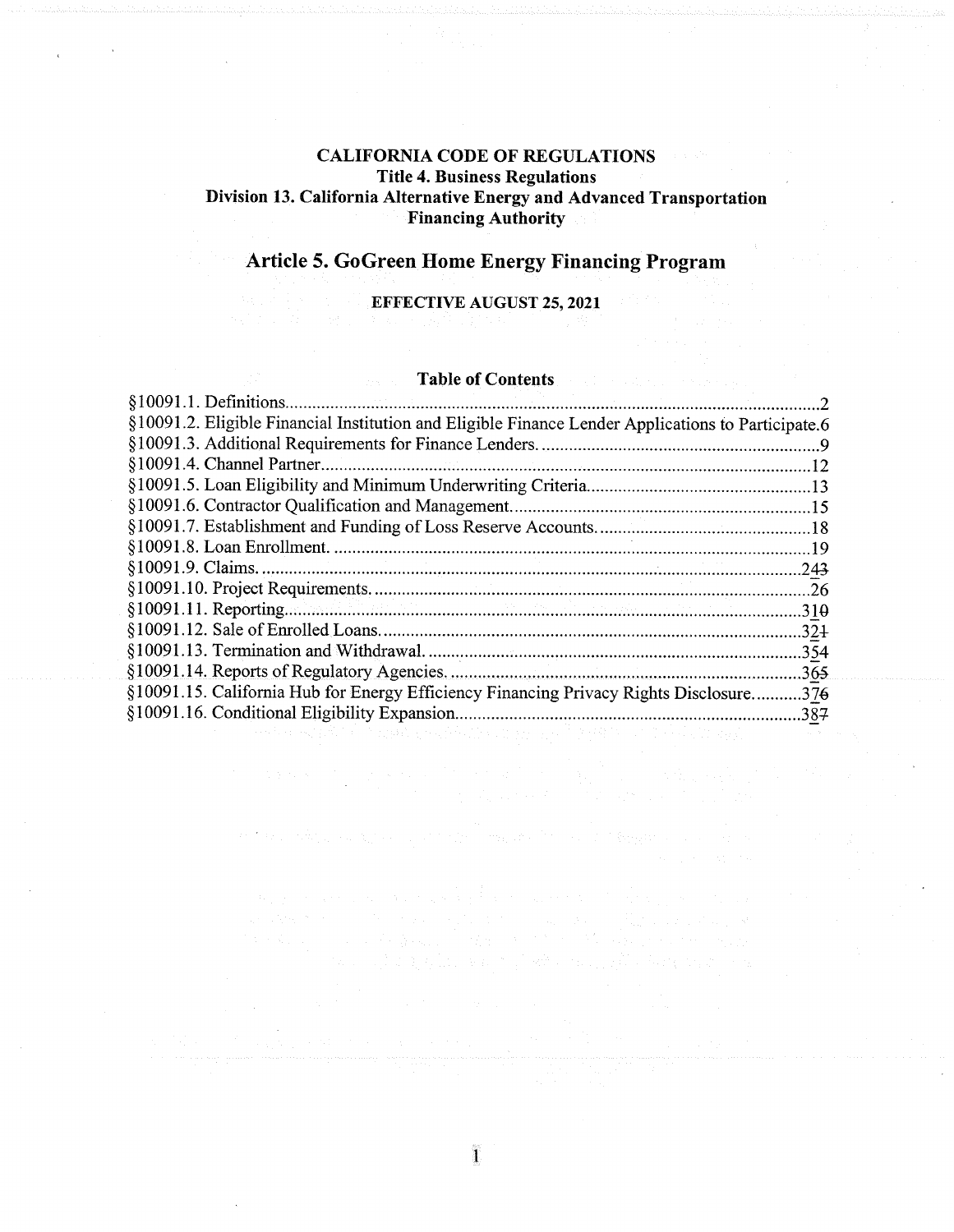#### §10091.1. Definitions.

- (a) "Authority" means the California Alternative Energy and Advanced Transportation Financing Authority (CAEATFA) established pursuant to Division 16 (commencing with Section 26000) of the Public Resources Code or its agent.
- (b) "Bill Impact Estimate" means an estimate of the anticipated energy cost savings that are expected to result from the installation of Eligible Energy Efficiency Measures, which is provided by the Participating Contractor, Participating Financial Institution (PFI), or Participating Finance Lender (PFL) to the Borrower prior to work being performed on the Eligible Property.
- (c) "Borrower" means an individual or individuals who receive(s) an Eligible Loan from a PFI or PFL for the purpose of making Eligible Improvements to no more than four units of an Eligible Property.
- (d) "California Hub for Energy Efficiency Financing Disclosure" or "CHEEF Disclosure" means the disclosure described in Section 10091.15.
- (e) "CHEEP Loan Identifier" or "CHEEP Loan ID" means an identification number associated with a Borrower and/or Eligible Loan created by the Authority and provided to the PFI or PFL at the time of enrollment of an Eligible Loan in the Program. The CHEEP Loan ID will be used to identify the corresponding Eligible Loan in all subsequent correspondence between the PFI, PFL, PCP or Successor Servicer and the Authority.
- (~ "Claim-Eligible Principal Amount" means the principal amount of an Enrolled Loan that qualifies for reimbursement in the event of a charge-off, pursuant to Section  $10091.5(f)$ and which may be less than the Total Loan Principal Amount.
- (g) "Commission" or "CPUC" means the California Public Utilities Commission.
- (h) "Community Choice Aggregator" or "CCA" has the same meaning as defined in Section 331.1 of the Public Utilities Code.
- (i) "Credit-Challenged Borrower" means a Borrower with no credit score or a credit score of 640 and below.
- (j) "Credit-Challenged Program" means the optional program in which an Eligible Financial Institution or Eligible Finance Lender can be approved, per the application process described in Section 10091.2(d), to receive higher Loss Reserve Contributions described in Section 10091.7(b)(1)(B) for Credit-Challenged Borrowers.
- (k) "CSLB" means the California Contractors State License Board.
- (1) "Eligible Channel Partner" or "ECP" means a potential co-applicant with the EFI or EFL engaged in marketing, outreach, assisting borrowers with loan applications and/or the submission of loans to the Program. It does not perform underwriting, execute loan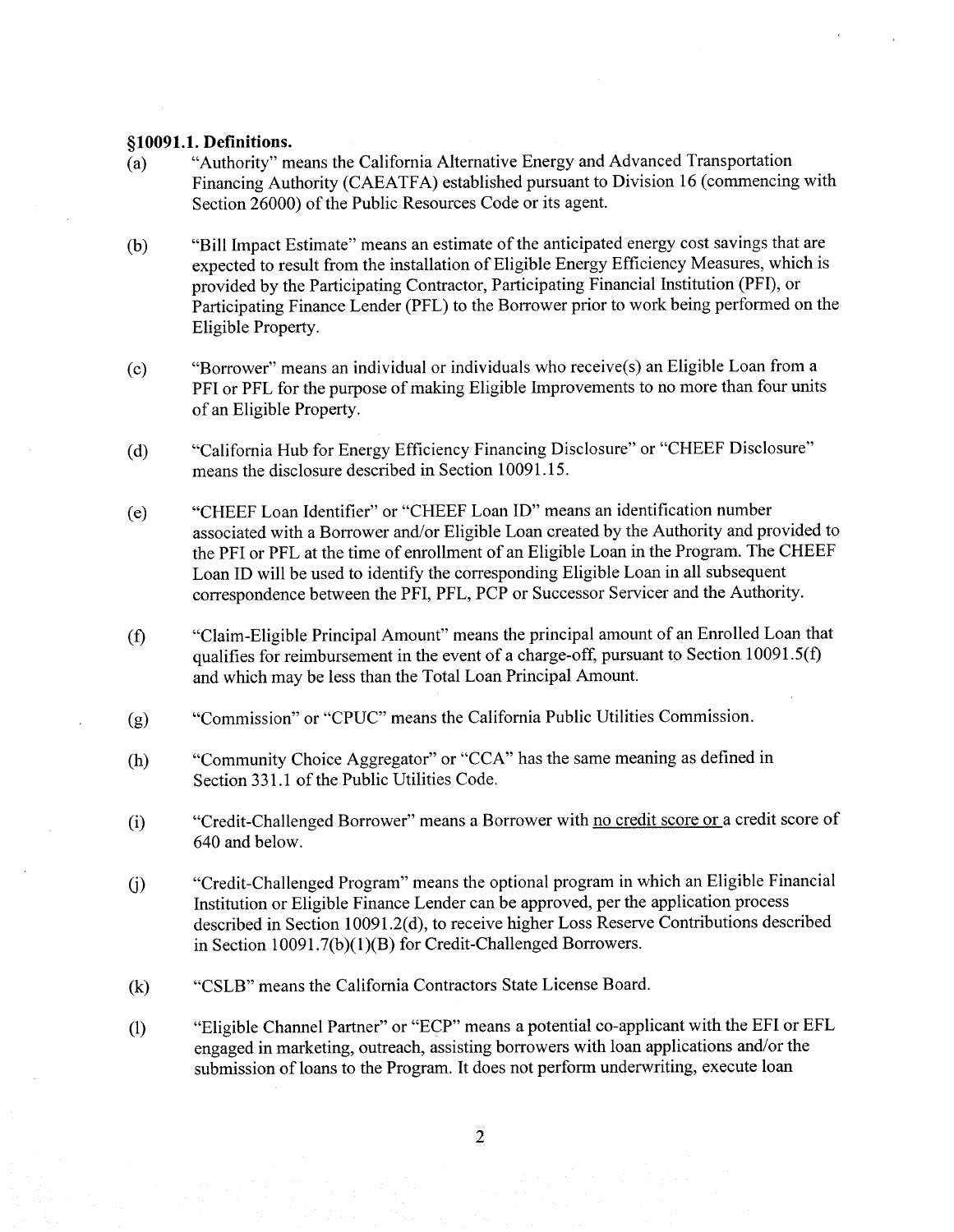documents, or perform servicing activities after loans are funded. The Eligible Channel Partner must meet the requirements described in Section 10091.4 and must be a signatory to the PFI's or PFL's Program application.

- (m) "Eligible Contractor" means a contractor or contractor company with an active license with the Contractors State License Board to do the work they perform and who has not had disciplinary action taken against their CSLB license within the previous 12 months.
- (n) "Eligible Energy Efficiency Measures" or "EEEMs" means energy efficiency measures eligible for financing under the Program, as established in Section 10091.10. The list of EEEMs will be accessible from the Authority's website. A measure that is eligible for an IOU, REN or CCA energy efficiency or demand response program and is not on the EEEMs list is eligible for financing.
- (o) "EEEMs ID" means the unique identification number associated with an individual EEEM as assigned by the Authority.
- (p) "EEEMs Measure Name" means the name associated with a particular EEEM as assigned by the Authority.
- (q) "Eligible Finance Lender" or "EFL" means a finance company that meets the requirements specified in Section 10091.2 and Section 10091.3.
- (r) "Eligible Financial Institution" or "EFI" means any insured depository institution, insured credit union, or Community Development Financial Institution, as those terms are each defined in Section 103 of the Riegle Community Development and Regulatory Improvement Act of 1994 {12 U.S.C. Sec. 4701 et seq.).
- (s) "Eligible Improvements" means improvements made to Eligible Properties.

Eligible Improvements must be installed by Participating Contractors, except asset forth in Sections 10091.10(b) and (c).  $\leftrightarrow$ 

- $(12)$  Eligible Improvements may include:<br>(A) The installation of EEEMs
	- The installation of EEEMs that correspond to gas where an IOU delivers gas to the Eligible Property and that correspond to electricity where an IOU delivers electricity to the Eligible Property. This includes alterations and improvements that are legally or practically required to complete the installation of the EEEMs.
	- (B) Additional related home improvements to the Eligible Property. Equipment included on the EEEMs list as described in Section 10091.10(j) but not meeting the requirements of the EEEMs list may not be included.
	- (C) Capitalized interest from a refinancing pursuant to Section 10091.5(c)(1).

(23) Eligible Improvements do not include solar photovoltaic, solar thermal electric generation or other distributed generation or renewable energy systems.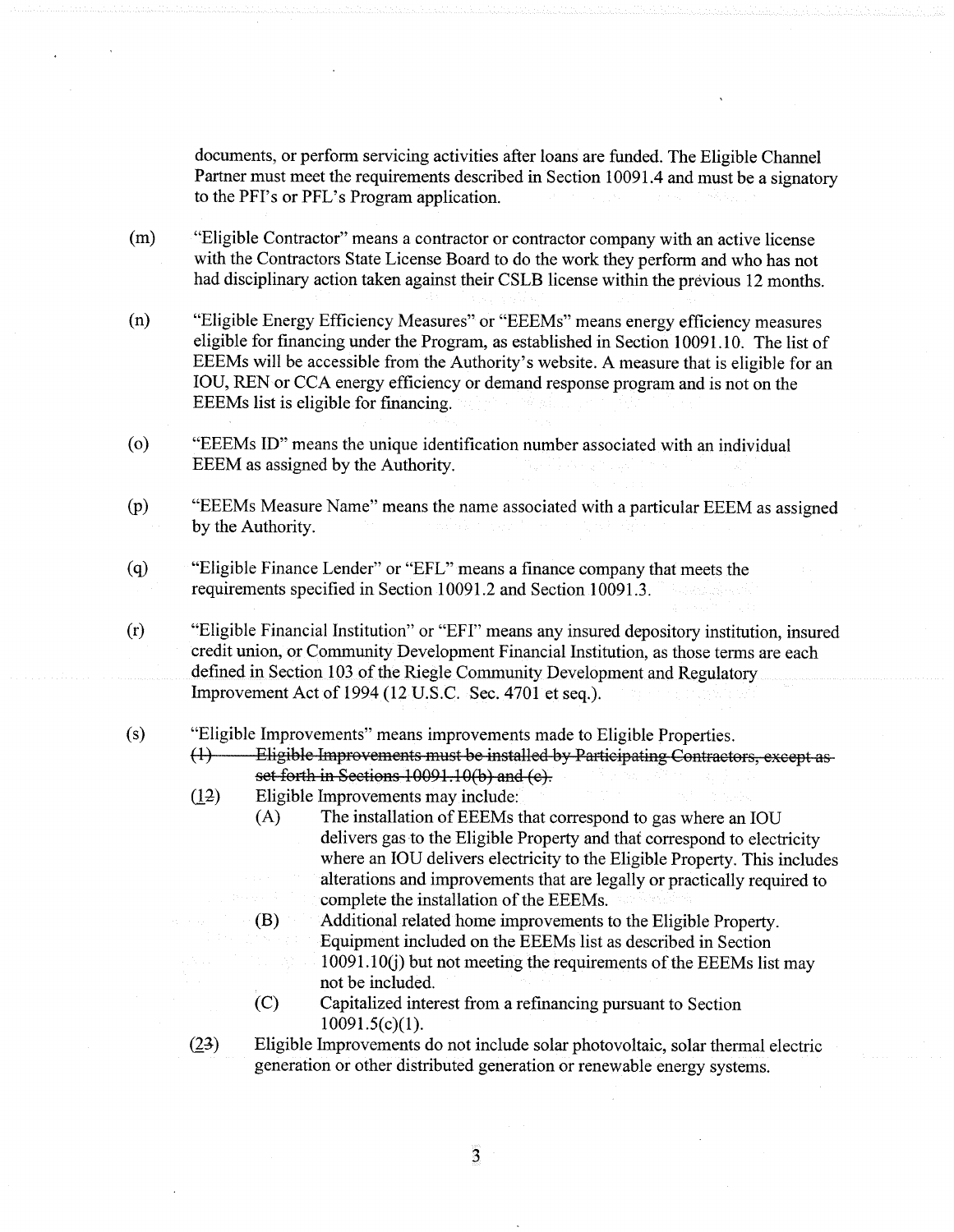- (t) "Eligible Loan" means a loan, retail installment contract or lease/service agreement made by a Participating Financial Institution or Participating Finance Lender to a Borrower to finance Eligible Improvements on an Eligible Property as described in Section 10091.5.
- (u) "Eligible Property" means a residential property in California. Eligible Property includes any of the following:
	- (1) Owned, rented or leased property. For a rented or leased property, EEEMs not eligible for self-installation require the owner's written consent to have the .Eligible Improvements installed.
	- (2) Building types, including, but not limited to, single-family detached homes, townhomes, condominiums and apartment buildings.
	- (3) Manufactured and mobile homes if the manufactured or mobile home is anchored to a permanent, site-built foundation constructed of durable material, including, but not limited to, concrete, mortared masonry, and wood.
- (v) "Enrolled Loan" means an Eligible Loan approved by the Authority for enrollment in the Program pursuant to Section 10091.\$.
- (w) "Executive Director" means the Executive Director of the Authority or their designee.
- (x) "Investor-Owned Utility" or "IOU" means Pacific Gas and Electric Company, San Diego Gas & Electric Company, Southern California Edison Company, or Southern California Gas Company.
- (y) "Loss Reserve Account" means an account established and maintained by the Trustee at the Authority's direction for the benefit of a Participating Financial Institution, Participating Finance Lender or Successor Servicer to hold the Loss Reserve Contribution for Enrolled Loans.
- (z) "Loss Reserve Contribution" means the financial assistance provided to the Loss Reserve Account for the benefit of a PFI or PFL for each Eligible Loan enrolled in the Program as described in Section 10091.8 or for the benefit of a Successor Servicer for each Enrolled Loan purchased pursuant to Section 10091.12.
- (aa) "Low-to-Moderate income" or "LMI" means either:
	- (1) Borrower's household income is at or below the current annual income limits as determined by the California Department of Housing and Community Development according to county and family size and adopted in Section 6932 of Division 1 of Title 25 of the California Code of Regulations. PFIs and PFLs may assume households are comprised of four persons but must include spousal income, if applicable, in income calculations.
	- (2) Area Median Income of the census tract of the property address does not exceed 120% of the Area Median Income for the Borrower's Metropolitan Area, County or the State.

4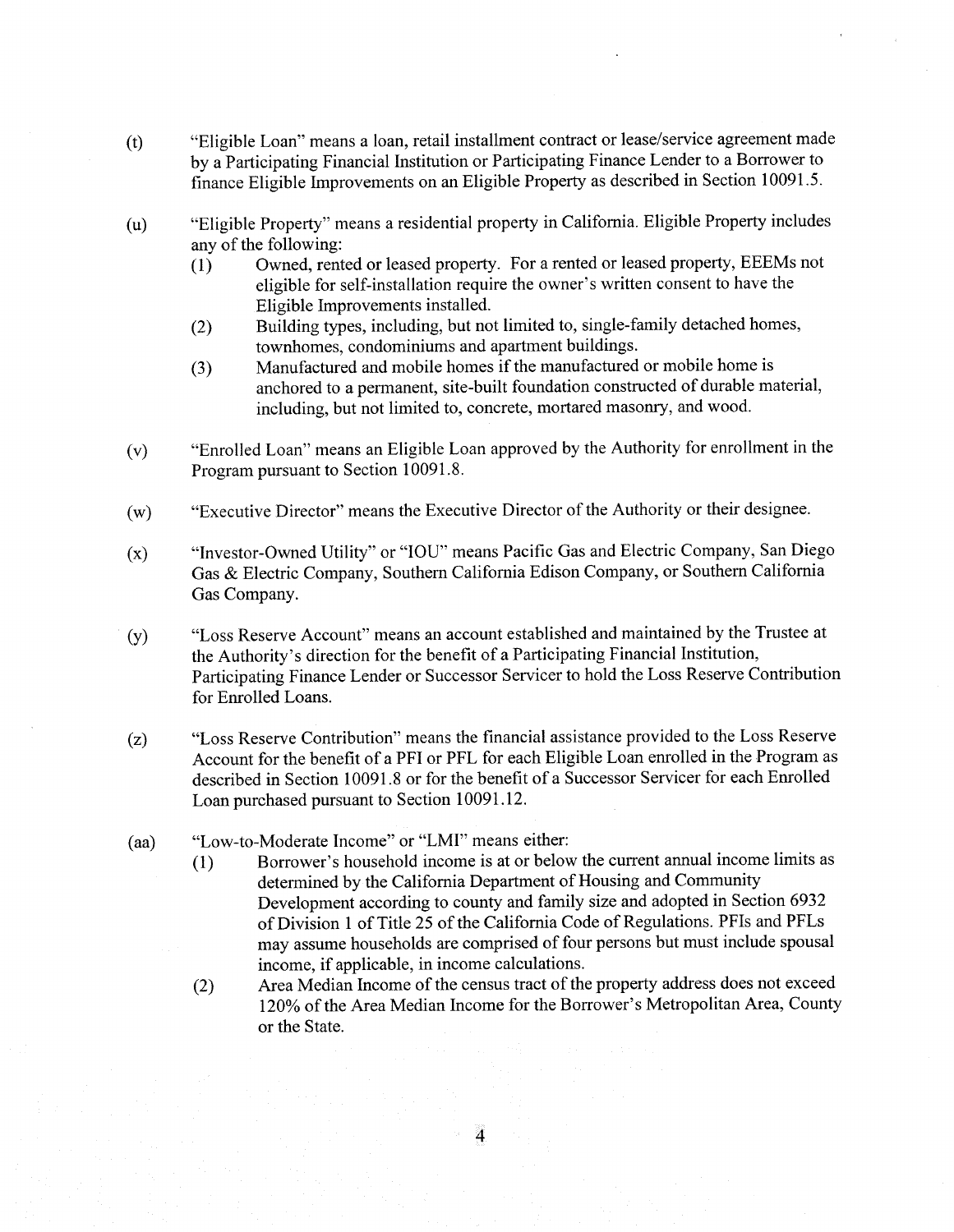- (bb) "Microloan" means an Eligible Loan with a Total Loan Principal Amount of \$5,000 or less.
- (cc) "Participating Channel Partner" or "PCP" means an Eligible Channel Partner that has been approved by the Executive Director to participate in the Program..
- (dd) "Participating Contractor" means an Eligible Contractor that has been approved to participate in the Program by the Authority pursuant to Section 10091.6.
- (ee) "Participating Finance Lender" or "PFL" means an Eligible Finance Lender, including their Participating Channel Partner, if applicable, that has been approved by the Executive Director to participate in the Program.
- (ff) "Participating Financial Institution" or "PFI" means an Eligible Financial Institution, including their Participating Channel Partner, if applicable, that has been approved by the Executive Director to participate in the Program.
- (gg) "PFI, PFL or Successor Servicer's'Program Participation ID" or "Program Participation ID" is an identification number for the participating financial lender or institution, assigned by the Authority, when the PFi or PFL is approved to participate in the Program.
- (hh) "Program" means the GoGreen Home Energy Financing described in these regulations and previously referred to as the Residential Energy Efficiency Loan Assistance Program. The Program may be referred to publicly as "GoGreen Home",
- (ii) "Program Holding Accounts-HOU" means the accounts established and maintained by the Trustee at the Authority's direction to hold funds allocated by funders of the Program the-HOUs-for the Program-Loss Reserve Contributions in separate accounts.
- (jj) "Program Identifier" or "Program ID" means a number assigned by the Authority or its agents that represents a Program administered by the Authority. The Program ID will be used to track in which Program(s) a particular loan is enrolled.
- (kk) "Regional Energy Network" or "REN" means a Regional Energy Network authorized by the CPUC.
- (11) "Self-Installer" means a Borrower who installs any Eligible Improvement that maybe self-installed pursuant to Section 10091.10(b).
- (mm) "Successor Servicer" means an Eligible Financial Institution or Eligible Finance Lender approved by the Authority pursuant to Section 10091.12 to service Enrolled Loans sold by a PFI or PFL.
- (nn) "Title 20" means the Appliance Efficiency Regulations described in Article 4 (commencing with Section I601) of Chapter 4 of Division 2 of Title 20 of the California Code of Regulations, as applicable to the Eligible Improvements.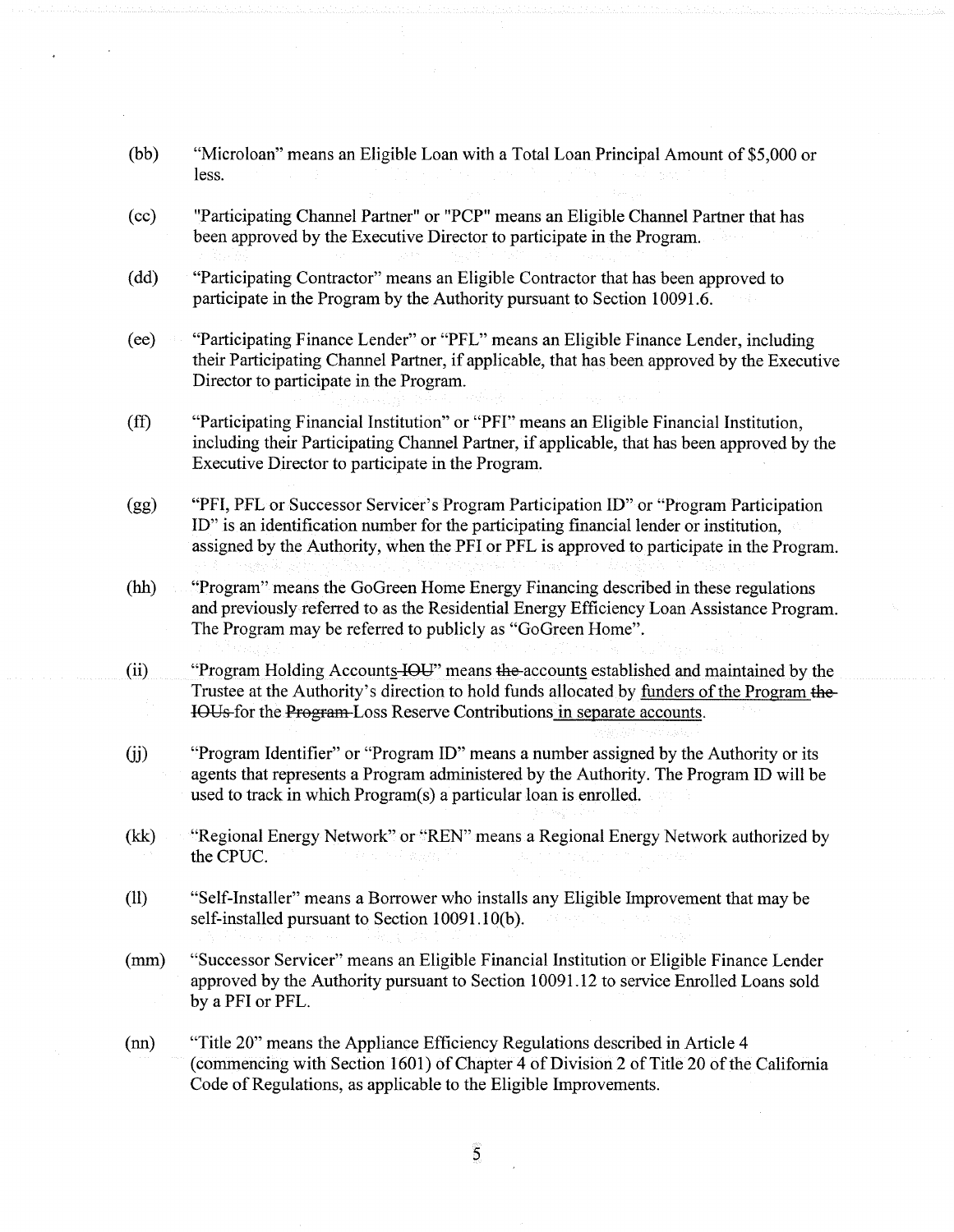- (oo) "Title 24" means the Building Standards Code of Title 24 of the California Code of Regulations, as applicable to the Eligible Improvements.
- (pp) "Total Loan Principal Amount" means the total principal of an Enrolled Loan, which is not necessarily the same as the Claim-Eligible Principal Amount. The Total Loan Principal Amount does not include charges for ongoing service and/or maintenance and does not include any interest payments or ongoing finance charges.
- (qq) "Trustee" means the bank or trust company chosen by the Authority to hold or administer some or all of the Program Holding Accounts and Loss Reserve Accounts.

Authority: Section 26009, Public Resources Code Reference: Sections 26003(a)(3)(A), 26003(a)(6), 26003(a)(8){A) and 26040, Public Resources Code

### §10091.2. Eligible Financial Institution and Eligible Finance Lender Applications to Participate.

- (a) An Eligible Financial Institution (EFI) or Eligible Finance Lender (EFL) seeking to become a Participating Financial Institution (PFI) or Participating Finance Lender (PFL) in the Program shall submit an enrollment application to the Authority that includes the information in this section in a form to be specified by the Authority.
- (b) General Application and Contact Information: The EFI or EFL must provide the following:
	- (1) Name and address of the EFI or EFL.
	- (2) Name, business address, business telephone number, email address, and title of contact person.
	- (3) Name, business address, business telephone number, email address, and title of all loan officers or staff who are authorized to provide and certify data and submit loan, retail installment contract, or lease/service agreement enrollments to the Authority under the Program.
	- (4) Type of finance company, denoting insured depository institution, insured credit union, Community Development Financial Institution, Financial Development Corporation, California Finance Lender or other.
	- (5) A list of the counties in California where its product may be available, or an indication that the product may be available statewide.
	- (6) Names of the regulatory agency and the insuring agency to which the EFI or EFL is accountable and license number(s), if applicable..
- (c) Channel Partner: The EFI or EFL must provide the name of the Eligible Channel Partner co-applicant, if applicable.
- (d} Proposed Product(s): The EFI or EFL must provide a description of proposed loan program including:

6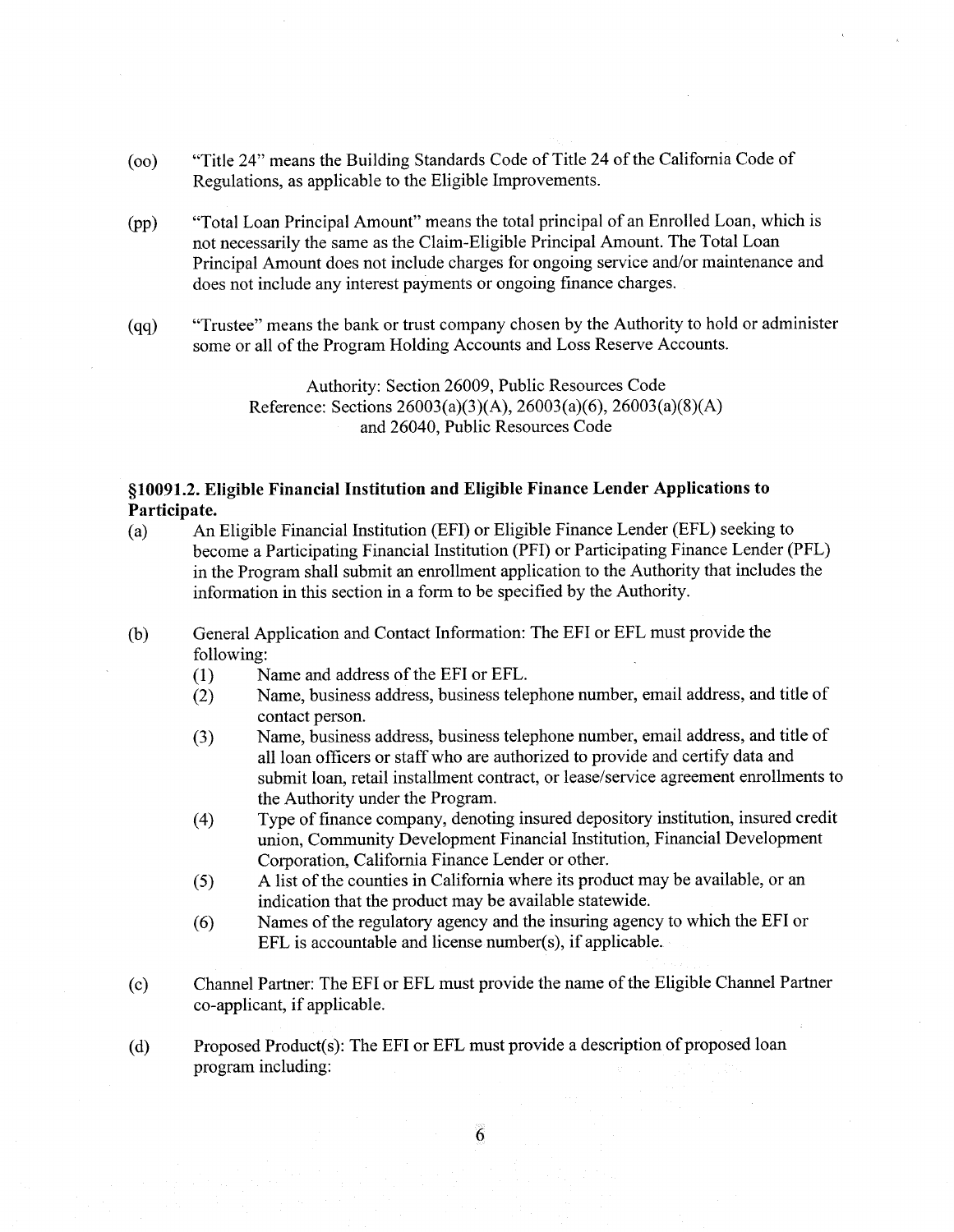- $(1)$  A detailed description of its loan or lease/service agreement program $(s)$  to finance Eligible Improvements, including, but not limited to, anticipated loan product details, such as collateral required (if any), maximum and minimum loan amounts, interest rates (fixed or variable and for each term and credit tier), loan terms, fees and eligibility for renters and manufactured homes.
- (2) A description of underwriting criteria, including any minimum credit score requirements, maximum total debt-to-income ratio, bankruptcy limitations and other disqualifying criteria.
- (3) Sample transaction documentation.<br>(4) An indication of what may be finan
- (4) An indication of what may be financed through the Program.<br>(5) A comparison between the proposed product and the EFI's or
- (5) A comparison between the proposed product and the EFI's or EFL's typical product offerings indicating how the Loss Reserve Contribution will be utilized to provide benefits to Borrower in one or more of the following ways:<br>(A) Lower interest rates.
	- (A) Lower interest rates.<br>(B) Longer loan terms.
	- Longer loan terms.
	- (C) More inclusive underwriting criteria.<br>(D) Any other advantageous features.
	- Any other advantageous features.
- (6) For an EFI or EFL that wishes to participate in the Credit-Challenged Program, a detailed description of the additional benefits to Credit-Challenged Borrowers resulting from the EFI's or EFL's participation in the Credit-Challenged Program consistent with Section  $10091.2(d)(6)$ . This description must include a comparison between the EFI's or EFL's similar loan products and the proposed loan program with and without access to the Credit-Challenged Program.
- (7) A description of product marketing, loan origination and operational processes, including how the PFI or PFL will ensure compliance with Program rules, obtain and provide required data and certifications and submit loans for enrollment.
- (8) An indication of which Borrower's certifications, pursuant to Section 10091.8(e) are not pertinent and may be forgone based on the proposed program.
- (9) The EFI's or EFL's intent as to what it will do with the Eligible Loans, if known (e.g. hold, sell, transfer, participate), and the identity of a purchaser, if applicable.
- (e) Certifications: The EFI or EFL certifies the following:
	- (1) The EFI or EFL is not subject to a cease and desist order or other regulatory sanction from the appropriate federal or state regulatory body that would impair the EFI's or EFL's ability to participate in the Program..
	- (2) All forthcoming loan enrollment applications submitted by the PFT or PFL to the Authority meet all of the following:
		- (A) The loan enrollment applications will be for Eligible Loans and that the Borrowers receiving the Eligible Loans will meet the minimum underwriting criteria set forth in these regulations. The Claim-Eligible Principal Amount will be limited to Eligible Improvements.
		- (B) The Borrowers and Participating Contractors will have executed the required project certifications, the Borrowers. will have executed the CHEEF Privacy Disclosures, and the PFI or PFL wi11 have obtained them.

 $\overline{7}$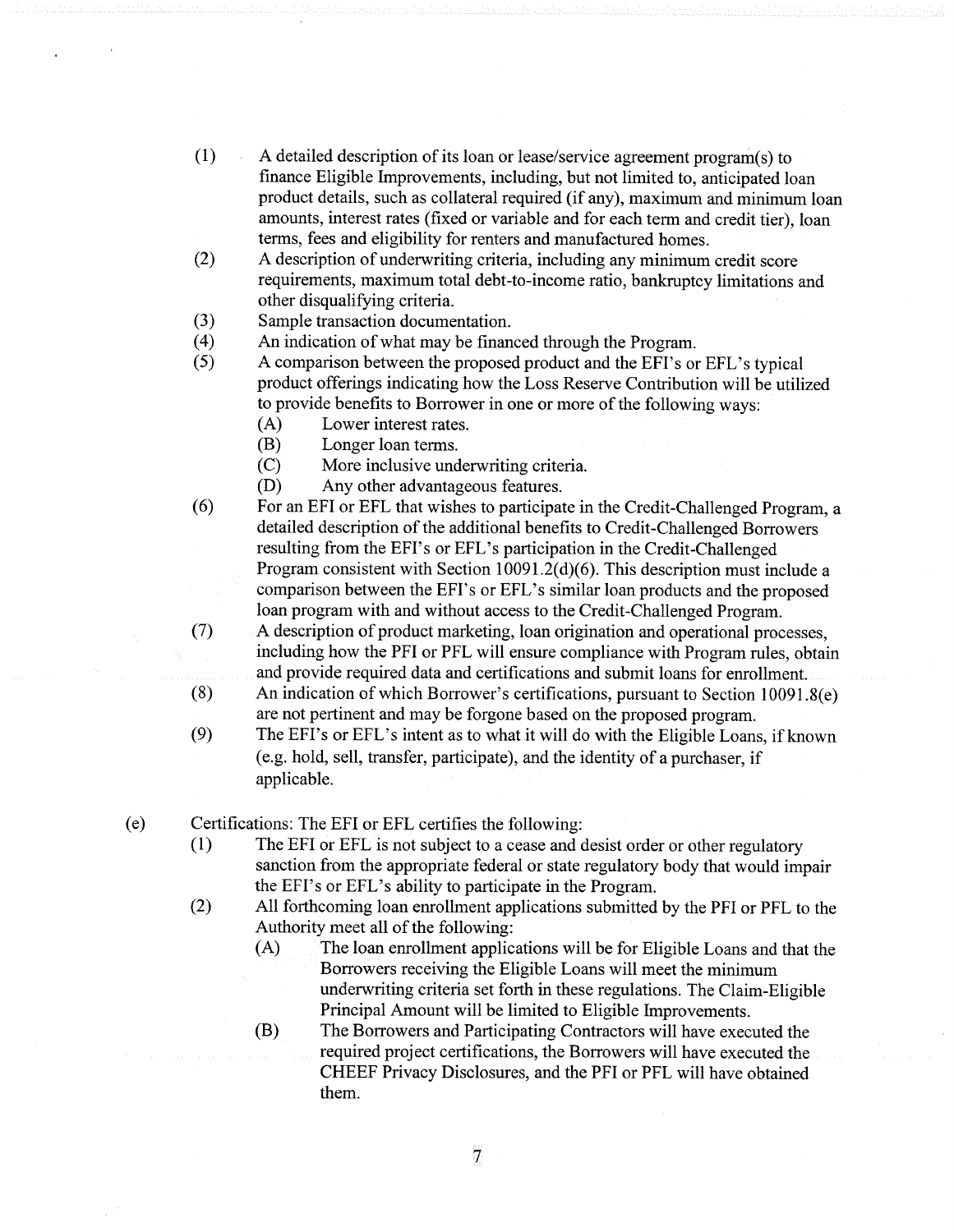- (3) The application to participate in the Program will be signed by a person authorized to legally bind the applicant, and will include the signatory's printed name, title and date.
- (~ Acknowledgements and agreements: The EFI or EFL acknowledges and agrees to the following:
	- (1) The PFI or PFL agrees that these regulations constitute a lender services agreement.
	- (2) The PFI or PFL agrees to follow the Program rules as set forth in this Article.
	- (3) The Authority is permitted to audit the PFI or PFL of any of its records relating to Enrolled Loans during normal business hours either remotely or on its premises, to be determined by the Authority, and to supply other information concerning Enrolled Loans as shall be requested by the Authority.
	- (4) The Authority and the State of California will have no liability to the PFI or PFL under the Program except from funds deposited in the Loss Reserve Account $(s)$ for the PFI or PFL.
	- (5) To include the required information and certifications as described in Section 10091.8.
	- (6) The PFI or PFL is solely responsible for identifying and making any and all disclosures and providing periodic reports to its Borrowers as required under applicable laws.
	- (7) The PFI or PFL, to comply with all applicable laws, possesses and maintains all required state and federal licenses, and remains in good standing with all governmental authorities having jurisdiction over its business.
	- (\$) IOUs are not responsible for, and shall have no liability for, the following:
		- (A) The energy efficiency improvements funded through the Enrolled Loans supported through the Loss Reserve Accounts.
		- (B) The assessment of potential benefits and costs associated with those improvements.
		- (C) The qualification of PFIs or PFLs.
		- (D) The PFI's or PFL's marketing and lending policies and practices.
		- (E) The Authority's educational and outreach activities.
- (g) Indemnifications: The EFI or EFL as a PFI or PFL shall indemnify, defend and hold harmless the Authority, each of the IOUs, the IOUs' affiliates and each of the IOUs' respective officers, directors, employees, agents and representatives (each of which is an express beneficiary of this indemnity) from and against any and all losses arising in connection with any claim:
	- (1) Resulting from the negligent or unlawful acts or omissions, or willful or tortious conduct of the PFI or PFL including any failure of the PFI or PFL, or its agents, to comply with applicable laws in connection with Enrolled Loans.
	- (2) Resulting from any error or omission by the PFI or PFL or any of its agents in the calculation or presentation of principal repayments or interest with respect to an Enrolled Loan agreement, fees and charges, the receipt and processing of payments received from Borrowers or any collection or enforcement action.